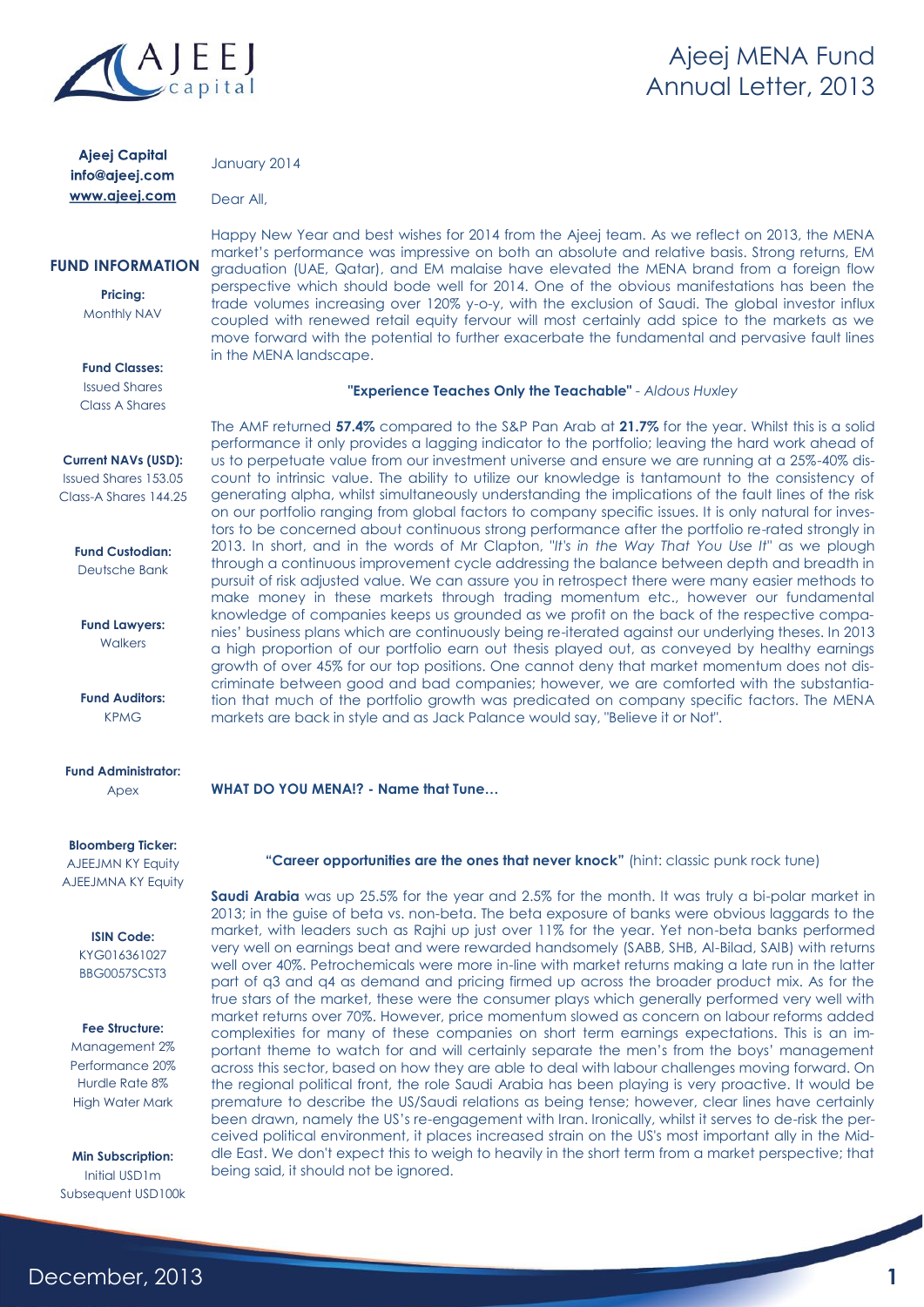

### **"Oh, what a feeling / When we're dancing on the ceiling"** *- (hint: he closed 1984 Summer Olympics)*

**The UAE**, for the second year running, has been the best performing market in the region (Dubai 107.8%, Abu Dhabi 63.1%), with December recording a catch up to the muted expo win (Dubai 14.5% and Abu Dhabi 11.4%). It was a blow out performance for the markets with everybody sharing in this wild bonanza of a market. What could have gone right, did, and the country once again serves as a safe haven both in the physical and stock markets. As we had discussed previously, the Expo 2020 serves to reduce re-financing risks and aid in the urban planning of the city. Moreover, the physical real estate market has served as a fiat currency for many of the folks from neighbouring countries. As long as we take lessons of the past and apply, one should expect better management of a heated economy. Whilst many scream bubble, we would contend, if it is one we are still in the early stages of it. We will speak to the market a little later in the letter, but we feel there continues to be value driven by a macro re-rating and fundamental bottom up economics on the services sector. Psychologically, it is difficult to come in to a market over 100% later, but from a five year perspective the case is much more compelling with better fundamentals and regulations, in addition to the advantage of an experience curve. Whilst it is not our largest exposure in an absolute sense, it is the highest it has ever been in our portfolio.

#### **"You're a good soldier / Choosing your battles / Pick yourself up / And dust yourself off / And get back in the saddle"** *- (hint: one of the cheesier recent football anthems)*

**Qatar** had a reasonable performance for 2013 up 24.2% for the year and flat for the month. Whilst the political aspirations regionally were lost amidst what has transpired in the MENA landscape, one is hopeful with the generational shift of power institutionalisation will set in. With focus now on the "big spend" as we get closer to 2022 much is to be done. 2013 was not without its wins; the MSCI upgrade and likely World Cup date shift would cement debate on Qatar as the host. Theoretically if shifted to the winter; the fees paid to the various leagues may be offset by the air conditioned stadiums that no longer need to be built!!! On a more serious note, the economy keeps on strengthening its balance sheet with its annuity income coverage fortifying the potential of down-stream and the development of non-oil/gas dependent industry. Ironically and to a lesser degree the inclusion into the EM may in fact provide greater flows than expected as allocators are likely to over-weight EM exposure given the unique traits of the market being small, rich, currency protected and high annuity coverage. The market continues to provide great value with robust visibility making it an important market for the fund.

### **"So don't delay act now / Supplies are running out / Allow if you're still alive / Six to eight years to arrive / And if you follow there may be a tomorrow / But if the offer is shun / You might as well be walking on the sun"** *- (hint: for the 90s child in you)*

**Kuwait** had a solid year up 27.2% despite having a challenged December down 3.3%. Unfortunately the market continues to be known as the "false positive" of markets. It is sad to see the self-deprecating nature of the market, but there is still hope with various projects in the power sector reflecting a project kick off, which is reason to be excited. An overhanging concern we have though, is that trouble in the Kharafi house-hold may send ripples across the banking sector. One may interpret that the general provisions across the sector being mandated by the Central Bank are prudence based actions, on the back of how the restructuring of this family business is in fact playing out. With that being said there is likely more upside than downside in this market overall, and we have a few scouting positions which could grow larger within the portfolio.

### **"Tomorrow you will wake up to find that your whole life has changed / Although nothing looks different a revolution took place"** *- (hint: for the 80s/90s child in you)*

**Egypt** certainly had a year of two halves, but ultimately ended the year strongly with a 24.2% return for the year supported by a strong December return of 9.7%. This was certainly a "trade for stability" as the so-called re-revolution on June 30 reinstated the legacy powers back in the driver's seat. Whether the MB reign was the world's greatest set-up or sheer folly of governance extraordinaire, visibility and stability are the modus operandi once more. The market bounced back 55% in the second half of the year even outpacing the UAE market during this period. So with no tangible economic benefits beyond the "GCC put" of funding, a great deal of expectation lies on the political road map and its effect on the underlying companies in the index. It remains an uphill battle, but clear demand abounds in the Arab version of the Marshall plan on infrastructure and rebuilding the country from the lost half decade (compounding of financial crisis + revolution). Whether the inherent risks are worth it in Egypt, any investment would need to be predicated on a fundamental paradigm shift or substantial earnings growth to justify a meaningful exposure to the Egyptian market.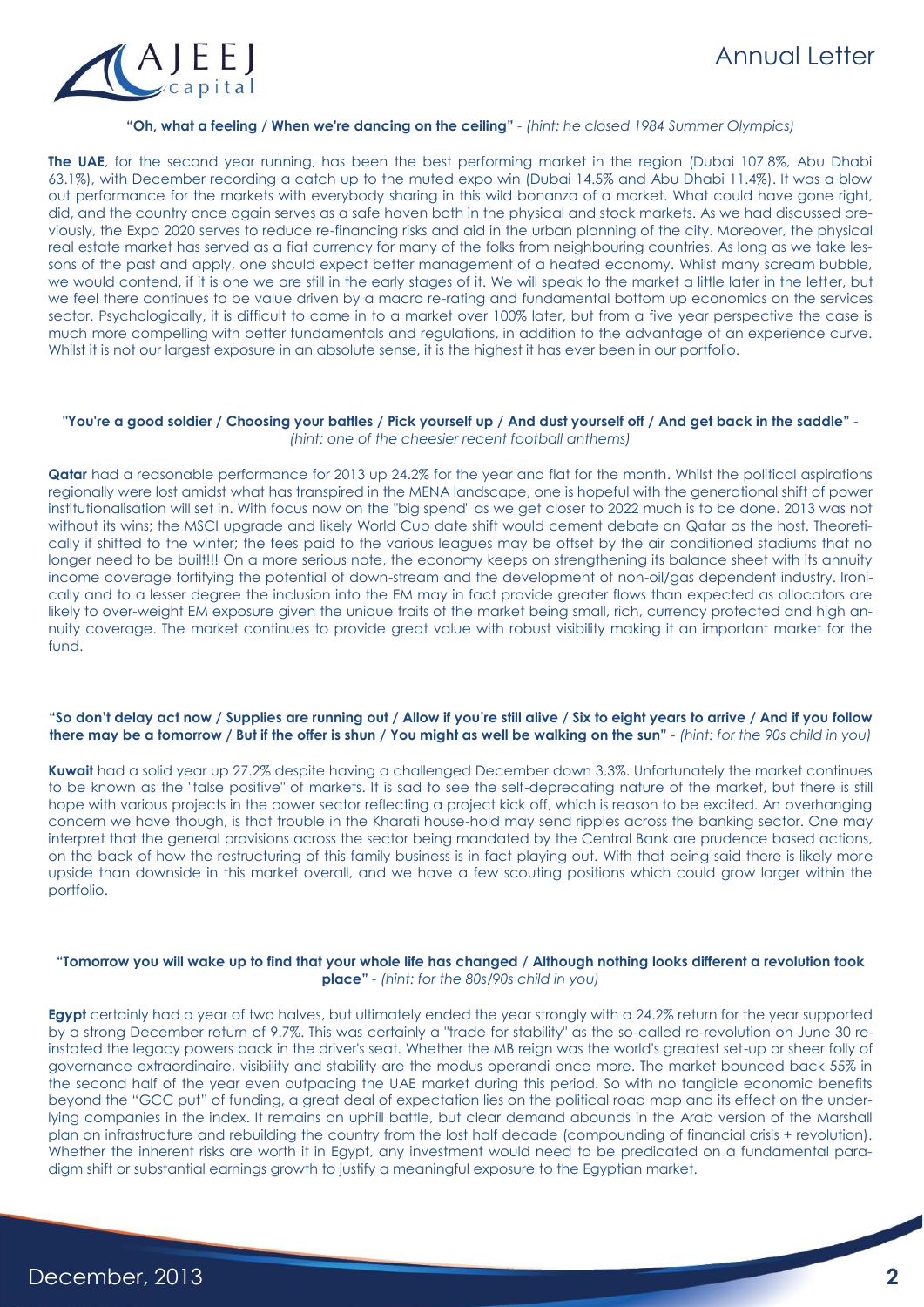# Annual Letter



2013 was a year in which not much went wrong on an absolute level so re-assessing at this juncture wouldn't be necessary; however, we thought it would be worthwhile to highlight some details on and remind you of the investment that had the highest attribution to the Ajeej MENA Fund in 2013, and then provide you with a preview of the themes for 2014.

**Al Tayyar:** As you know, we had and continue to have a core position in Al Tayyar, Saudi Arabia's leading travel agency and tour operator. Al Tayyar, which started with humble beginnings in 1980, was founded by Dr Nasser Al Tayyar with only SAR 1mln in capital. Today this same company boasts approximately 300 outposts in Saudi Arabia and internationally, generated 2013 net income of SAR 943mln (USD 251mln) up 25% from SAR 755mln in 2012, along with top line growth of 16% in a market that has been experiencing air traffic growth of around 10% per annum. Al Tayyar Group took advantage of a highly fragmented industry and managed a successful consolidation strategy; this coupled with organic growth, led it to become the clear market leader with a 35% slice of the corporate pie, and 14% of the retail segment; notably, the second largest player is around ½ its size. This leading position has allowed the company to accurately forecast the demand of the flourishing Saudi consumer, who is exposed to unique holiday seasons that are very different to those in the West (or East for that matter). Leveraging this informational advantage, Al Tayyar would purchase excess capacity early on at attractive discounts, and later resell this capacity to the end consumer when high season approached. Furthermore, the leading market share that the company enjoys, allows for significant negotiating power with airlines resulting in a more advantageous rebate. In recent years, Al Tayyar has established an international infrastructure which made it the only service provider capable of meeting the needs of the Saudi government's substantial scholarship program that today caters to 85,000 students and their families who are sent abroad. As a result, Al Tayyar is able to generate a net margin of 15%, an outstanding achievement for this industry.

While Al Tayyar had a phenomenal 154% run-up in 2013, amazingly it still trades at a 2014 P/E of around 10x. This 10x earnings is for a business that grew its net income form SAR 43mln in 2005 to SAR 943mln in 2013 (see graph below). A business that still has a solid 20-25% earnings growth profile. A business that, along with its tourism and travel market growth (it continues to increase its market share in the corporate services), has a huge growth opportunity in the USD16bln religious tourism market which continues to be highly underserved. This is made all the more attractive given the government's investments in capacity increases of the two major religious cities, Mecca and Medina. In reality, today Al Tayyar is the only major player that will be able to provide a full range travel services/solutions for people visiting Mecca and Medina, which would eventually include serviced apartments and hotels, another major growth opportunity (although one that would likely only become substantial in 2016 and 2017).



**Themes:** as promised, here is a quick look at our take on themes for 2014:

| <b>Favoured</b>                   | Opportunistic         | <b>Less Favoured</b> |
|-----------------------------------|-----------------------|----------------------|
| UAE Macro                         | <b>Petrochemicals</b> | <b>KSA Banks</b>     |
| Qatar Macro                       | Manufacturing         | <b>Contractors</b>   |
| Energy services                   | <b>Consumer Goods</b> | <b>Fertilisers</b>   |
| KSA infrastructure ex contracting | <b>Telcos</b>         |                      |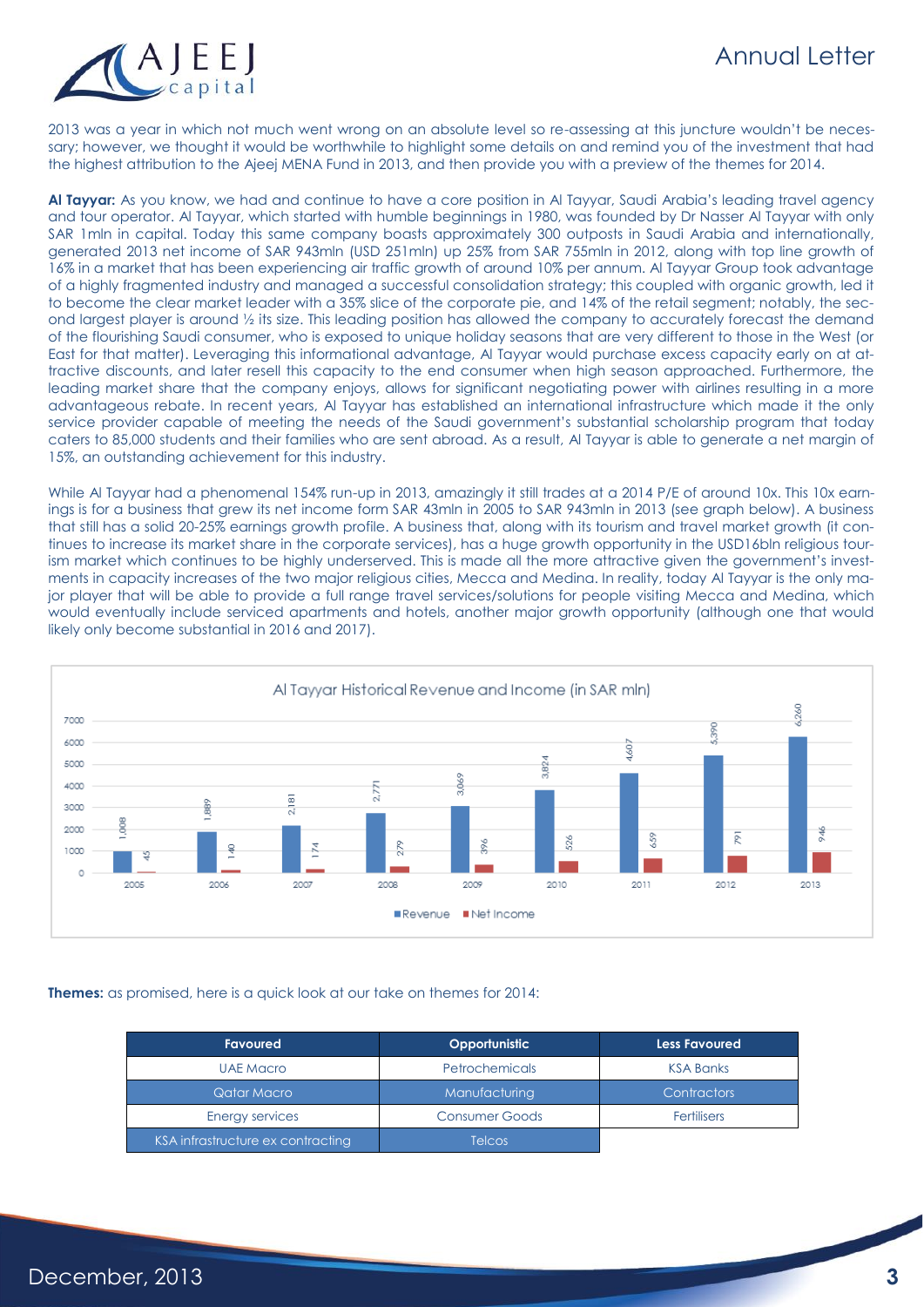

### **Dubai Boom Version 2.0 – Should We Be Worried?**

As we mentioned earlier, 2013 was a phenomenal year for the UAE financial markets as has been the subsequent start to 2014. As such, we feel this justifies a slightly more detailed commentary, on both our holdings and the market, than what was briefed in the opening pages of this letter. Dubai's stock market closed 2013 up 108%, while Abu Dhabi's stock market appreciated by 63% for the year and volumes traded on the exchanges increased throughout the year as investor confidence improved. Q4 2013 trading in Dubai reached levels last seen in Q2 2009, and so far in January 2014, the average volumes are again significantly higher than the average for Q4 2013. In recent days, volumes on many blue chip stocks have been subdued on a relative basis as local and regional investors have been more active in smaller-cap or more-speculative names, causing us to wonder if the UAE retail investor is finally 'back' having weathered nearly 5 years of subdued returns, the closure of many brokerage houses, and liquidity so limited that for periods in 2010 and 2011, a good day was when combined market value traded for Dubai and Abu Dhabi barely surpassed USD 25m – a distinctly paltry number relative to the recent string of billion dollar trading days in January.

This strong market performance and the potential return of fast-money regional speculators require us to thoroughly reassess our UAE stock holdings. For example, ADIB (Abu Dhabi Islamic Bank), a company in which we have now invested for more than 4 years, had a stock price increase of over 80% in 2013 – do we view the stock as fully valued now, and should we sell a part or all of this position? In general, have the UAE markets gone too far, too fast, or is this the natural recovery of a battered equity market buoyed by a burgeoning real economy?

Before addressing these questions, it is worth a brief aside to summarise some of the drivers for the UAE markets that brought them to where they are today. The safe haven status of the UAE, and of Dubai in particular, was reinforced by the Arab Spring which drove additional tourism, trade, and money flows into the UAE beginning in 2011 and particularly in the second half of 2012 and the first half of 2013. Political stability, a USD peg, well-capitalised banks, favourable tax policy, a luxurious lifestyle with numerous leisure options, and low crime levels have attracted expats from the region and beyond. Demand to place cash safely has led to deposit growth for UAE banks and to a significant recovery in Dubai's residential real estate market over the last two years (prices are up 60% from September 2011 lows, per Deutsche Bank). The rise in real estate prices has given local investors greater confidence, improved collateral values and cash flow profiles, and reduced concerns on asset quality for the local banks. There have been a large number of real estate and infrastructure project announcements that have reinforced the positive sentiment toward the real estate sector and the wider economy, including a number of stalled projects launched in 2008 in addition to truly 'new' developments. Since early 2012, there have been strong economic indicators in the UAE in general (growth in airport traffic, trade flows, tourists, etc. all growing steadily, and often at double digit rates), and this is underpinned by ongoing robust oil prices. These various factors have combined to lead stock analysts to lower the discount rates used in their valuation models, while distressed valuation multiples are no longer seen as fair given the lower perceived risks to company operations. MSCI's decision to upgrade the UAE to emerging market status and Dubai's winning bid to host Expo 2020 have further boosted sentiment among residents at large. Finally, in 2013 there were very few prolonged global concerns to attract the attention of UAE investors; instead, those investors were able to focus on the improvement in their own markets. In short, there have been real, tangible improvements in the UAE economy (for Dubai in particular) and the outlook for individual listed companies, and investors have bid up UAE stock prices accordingly.

While there have been real improvements in the economy that have helped to drive up real estate and stock prices, we recognise that there are risks of overheating. Frequent announcements of grand real estate developments and elaborate infrastructure projects raise concerns of eventual oversupply and overspending. An obvious question would be, did Dubai not learn anything from the last property market crash? We think that both the authorities and local investors did learn. The authorities have put in place several real estate regulations including mortgage LTV limitations, off plan development limitations, rent caps, and higher transaction costs to reduce the ability of speculators to ladder up prices. Banks are more liquid (sector loans/deposits ratio of 93% in September 2013 vs. 110% in September 2008) and better-capitalised. With that said, we continue to pay close attention to developments on the ground, staying in touch with our contacts and continually assessing the landscape for potential concerns.

Returning to the question of whether the UAE stock markets have moved up too quickly such that valuations are no longer attractive relative to the fundamentals, our view is that prices for many companies have recovered from deeplydiscounted levels to levels at which earnings growth and other fundamental factors will take on greater importance in keeping investor sentiment positive. Sentiment remains an important driver for these markets, and as a result we would expect volatility to stay elevated in 2014. We still feel that valuations for a number of companies remain attractive at current levels, though the margin of safety on valuations vs. earnings has declined.

As an example of further potential for earnings growth, if we look at the combined income statement figures for 7 large UAE banks (5 in Abu Dhabi, 2 in Dubai) over the last several years, we see that revenues for those banks continued to grow throughout that period despite the global financial crisis and local real estate crash. Profits for the banks did not see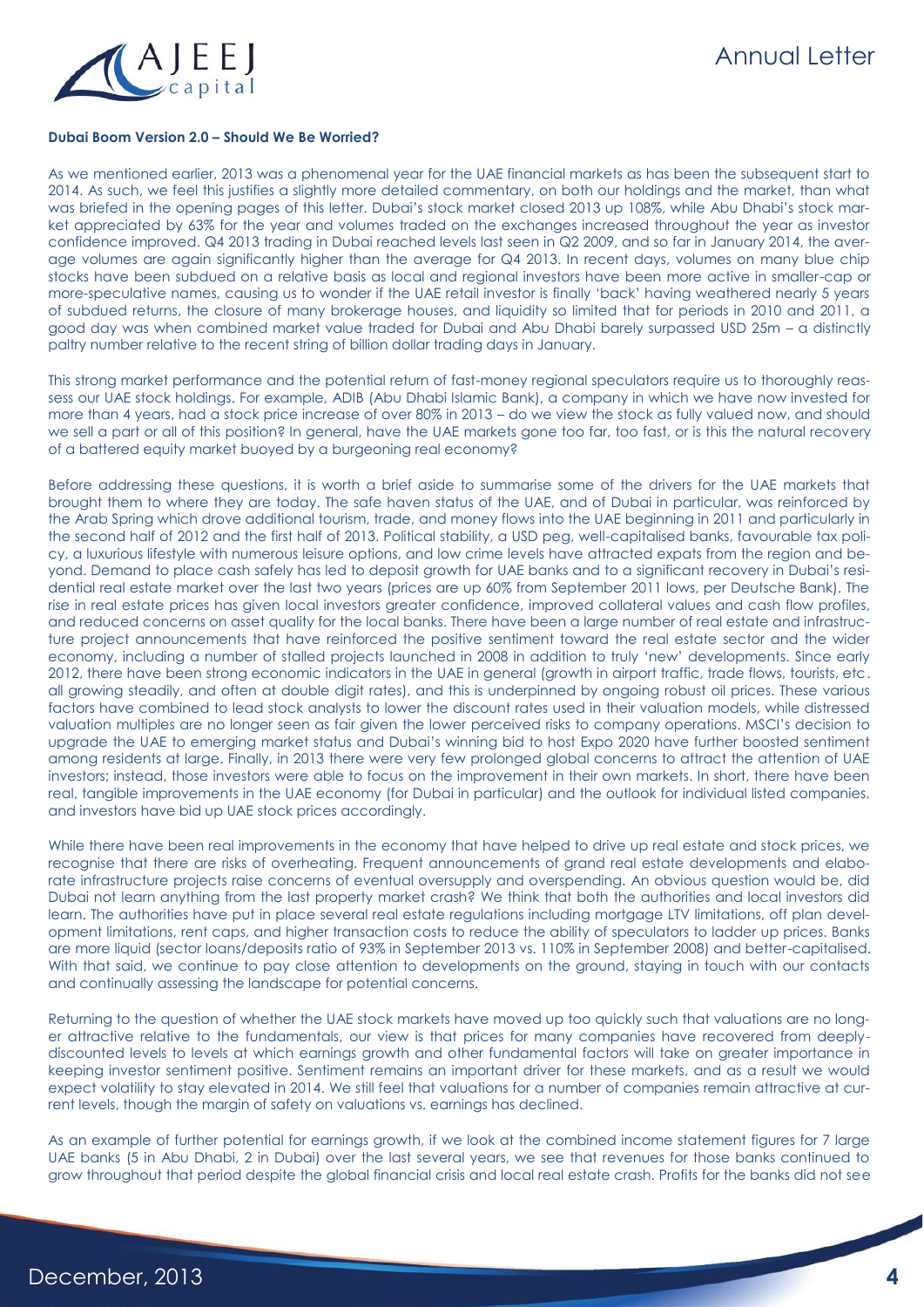

the same growth due to higher provision charges. TTM revenues for the 7 banks as of Q3 2013 were 51.2% higher than TTM revenues as of Q3 2008 (last quarter pre-crisis). Pre-provision profits were also 51% higher in that comparison. However, earnings were up only 12.1% due to high provisions. Continued revenue growth along with lower provision charges should help UAE banks to achieve good earnings growth over the next two years. For ADIB, the comparable historical point-topoint growth rates are 74%, 53%, and 29%, respectively; and ADIB has the potential for both lower credit provisions and lower property-related provisions going forward.





Our thesis is this: We believe that the UAE markets remain an attractive place to invest with a long-term view. We believe the country has a clear vision, and a clear target date to meet in hosting Expo 2020, such that long term stock price appreciation is likely for the best companies regardless of intermediate price volatility. Valuations are not deeply discounted in the way they were at the start of 2013, but if we look at a two to three year time horizon then attractive valuations are still available. In addition to these tangible drivers of growth and price appreciation, there's no doubt that an important intangible, namely investor (and even to an extent 'man on the street') confidence, has returned to Dubai, buoying spirits and markets simultaneously. As long as this confidence doesn't morph into unsustainable hubris, we see few roadblocks on the UAE's growth path in 2014.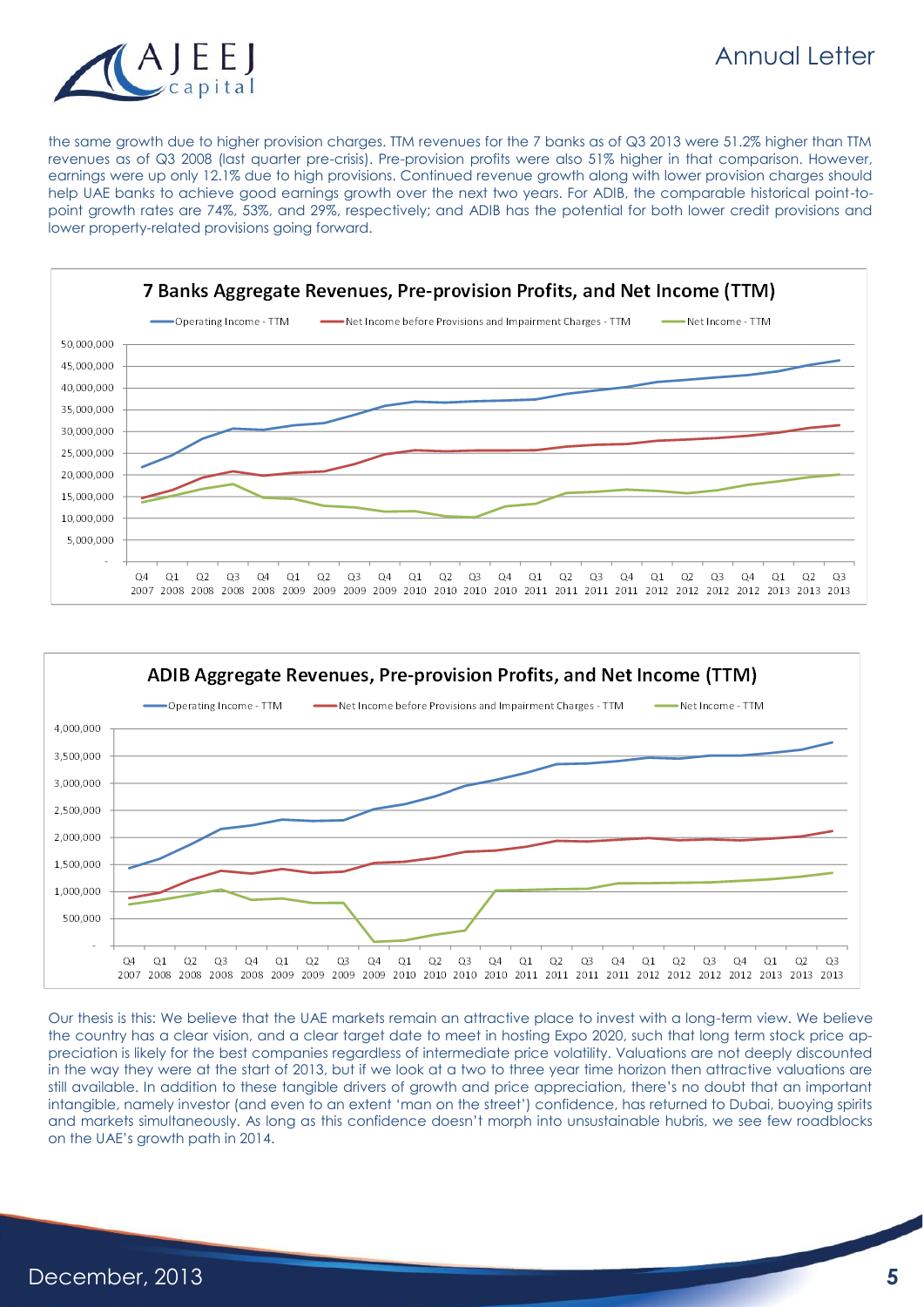

# Annual Letter

### **SNL - (Saudi new Labour)**

### *"Reform is not pleasant, but grievous; no person can reform themselves without suffering and hard work, how much less a nation"* **– Thomas Carlyle**

"The labour market in Saudi is going through a transitional phase" is somewhat of an understatement, as the picture is more of a "pan to fire" persuasion; however, the end goal definitely makes good sense. The pan: historically, labour laws were being abused by rent-seekers taking advantage of the huge supply of unskilled workers targeting Saudi Arabia for the large governmental spending programs, which has led to an unsustainable structure that in turn has fuelled an increasingly dependent populace. With this in mind, it is certainly true that the need for reform has been urgent for some time, and after much rhetoric the opportunity eventually presented itself with the passing of the previous labour minister, opening the door for the recent reforms lead by Dr. Adel Fakih.

The ministry of labour has swiftly rolled out a number of initiatives that have been viewed as aggressive towards the private sector especially (hence the fire metaphor). As they try to correct problems that have been rooted in the economy for a couple of decades, certain pains are unavoidable, and the route that seems to have been mapped out is perhaps the most direct, albeit most painful. In short, private sector companies are now forced to deal with employing Saudi nationals at a higher cost, and finding legal expats to employ after the deportation of 1.2mln foreigners (mostly illegal undocumented labour), or quite simply shut down. Harsh? – yes. Necessary? – probably.

However, what many critics do not vocalise, is that it is very important for the long-term welfare of the nation that its people start to learn initiative and ultimately be able to work independently. Cultivating a sense of purpose in a population that has long been pampered and has suffered from an acute sense of entitlement was never going to be an easy task; and disappointingly, we will not be proposing any revolutionary solution to this quandary in this letter. The truth is that we don't know; but whatever shape or form the answer takes, one thing is for certain, it will take a long long time.

Despite the harshness of the current plan, there are definitely changes that we are happy to see take place. Critically, the government is pushing for more development in education and training, increasingly investing in the development of human capital, which has been ignored for far too long. A good example of this is the King Abdullah Scholarship program where any Saudi national can go and study at a reputable university of their choosing, in the west or the east, with full government backing that includes tuition, housing, stipend and travel (the latter point is one of the drivers for our investment in Al Tayyar which we discussed earlier in the letter). The hope is that this platform will launch a generation of openminded Saudis who will serve as the building blocks of a more sustainable and prosperous Saudi Arabia.

Of course with any programme that is this revolutionary, criticism will hail from all directions. However, as we have suggested, we don't feel there can be a simple answer, and we are certainly not prepared to offer an alternative solution. What we do feel however, is that there is a need for better coordination between the government initiatives and the programmes they are implementing, as this would lead to increased efficiency and hopefully quicker results. In an unprecedented move to increase transparency (another positive change), the ministry of education disclosed recently that the majority of its annual budget (87% or SAR 102.6bln) covers salaries of teachers, instructors…etc. While the infrastructure of schools and universities require a lot of catch-up to be up to standards, we have often thought that Saudi has never spent enough on the human capital. Perhaps it's a not a case of how much is spent, but rather whom it is spent on.

On the other hand, these labour reforms are hitting some sectors more severely than others. In particular, as a result of the shortage of unskilled labour and the ensuing ripple effect along the supply chain, a distinct slowdown in construction activity has been witnessed. However alarming this reaction may be, it is expected to be a short term glitch as contractors adjust to the new market dynamics. The long-term hurdle will take the shape of lower profitability as G&A expenses rise on the back of evolving Saudisation rules; the expectation is that there will be a 2% margin compression.

Over the next stage of this young country's evolution, we would like to witness two developments. The first is that the private sector needs to come to terms with the new norm, and embrace this transition instead of treating it as a tax for operating in the Kingdom (the truth is, that it has been too easy for too long). Secondly, Saudi youth must realise that the mantel of responsibility falls squarely on their shoulders (after all, around 50% of the population is below 25 years of age), and the reality is that Saudi cannot afford to run with the same welfare state as do its neighbours. Today's younger Saudi's will have to lead very different lives to those of their parents.